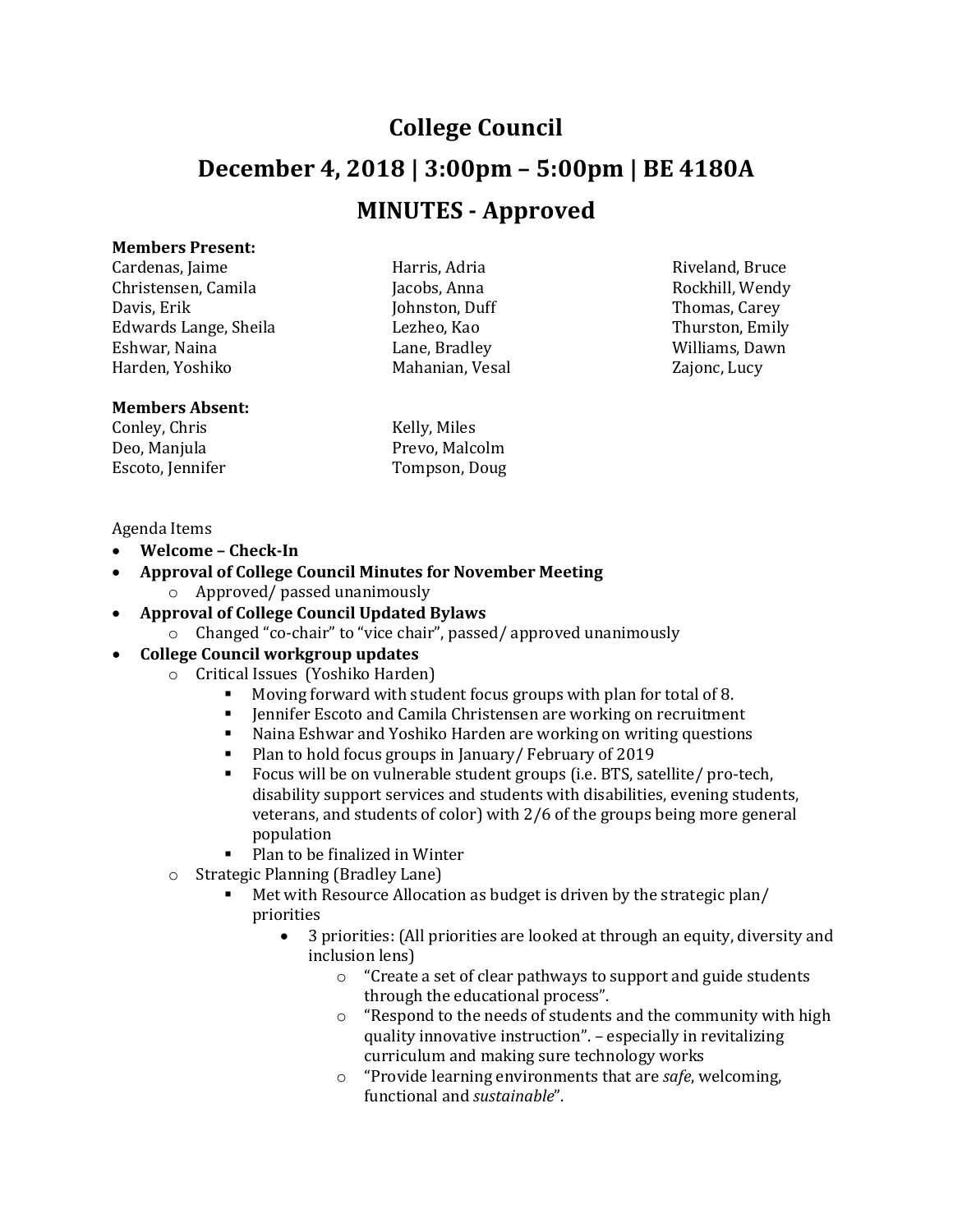- Tasks: (Gaps in pathways)
	- o Marketing dual degrees and Pathways
	- o Updating Colleges to Career website
	- o Using cohort based advising
	- $\circ$  Creating a meaningful 1<sup>st</sup> year
	- o One Card Project/ ID Card Sharing (next Fall for Seattle Central)
	- o Study and address gaps at satellite schools and appropriate levels of staffing \*NOTE: Resource Allocation to build plan around above priorities for 2019/2020
- o Resource Allocation (Bruce Riveland)
	- Recommendations: (Principles)
		- Standardization of work
		- Establish goals  $\rightarrow$  standard practices/ best practices across the entire institution
		- Use real estate that is underutilized
		- Prioritize gains in revenue instead of decreasing current funds or reallocating funds
	- Discussions held re: student leadership involvement in resource allocation discussion-students should be engaged
		- Different priorities every year
		- Pathways to address gaps with marginalized students and gaps in specific departments
		- Discussion re: concerns related to disability support services and need for improvement
	- Final recommendations will be given at January meeting
	- Final Draft will be in March and will be sent in May to the Board of Trustees for approval
		- Board wants context with budget and want to be engaged/ informed

# • **Central Radar-Quick Updates**

- o Seattle Pathways (Bradley)
	- Handout given re: 4 Pillars of Pathways
		- Clarity in types of degrees offered at the beginning (especially for students that are undecided)
		- Getting transfer degrees mapped out-Seattle Central has already had some things in place
	- Change advising and career center<br>• Starfish: new case management too
	- Starfish: new case management tool/ technology for advising<br>■ Ianuary 14, 2019 at 2:30PM- Pathways State Board Member d
	- January 14, 2019 at 2:30PM- Pathways State Board Member discussion
- o Accreditation (Naina)
	- Year 7 visit will be  $10/28-10/30/2019$ <br>Currently in the "hunting/gathering" p
	- Currently in the "hunting/ gathering" phase-getting material for accreditation report related to the 4 core themes (Responsive Teaching and Learning, Catalyst for Opportunities and Success, Diversity in Action, and Communities Engagement)
	- I lack McHenry to assist with writing the report
- o Community Forum (Yoshiko)
	- Updates re: Student Open Forum held on 11/21/2018
		- Updates re: student housing